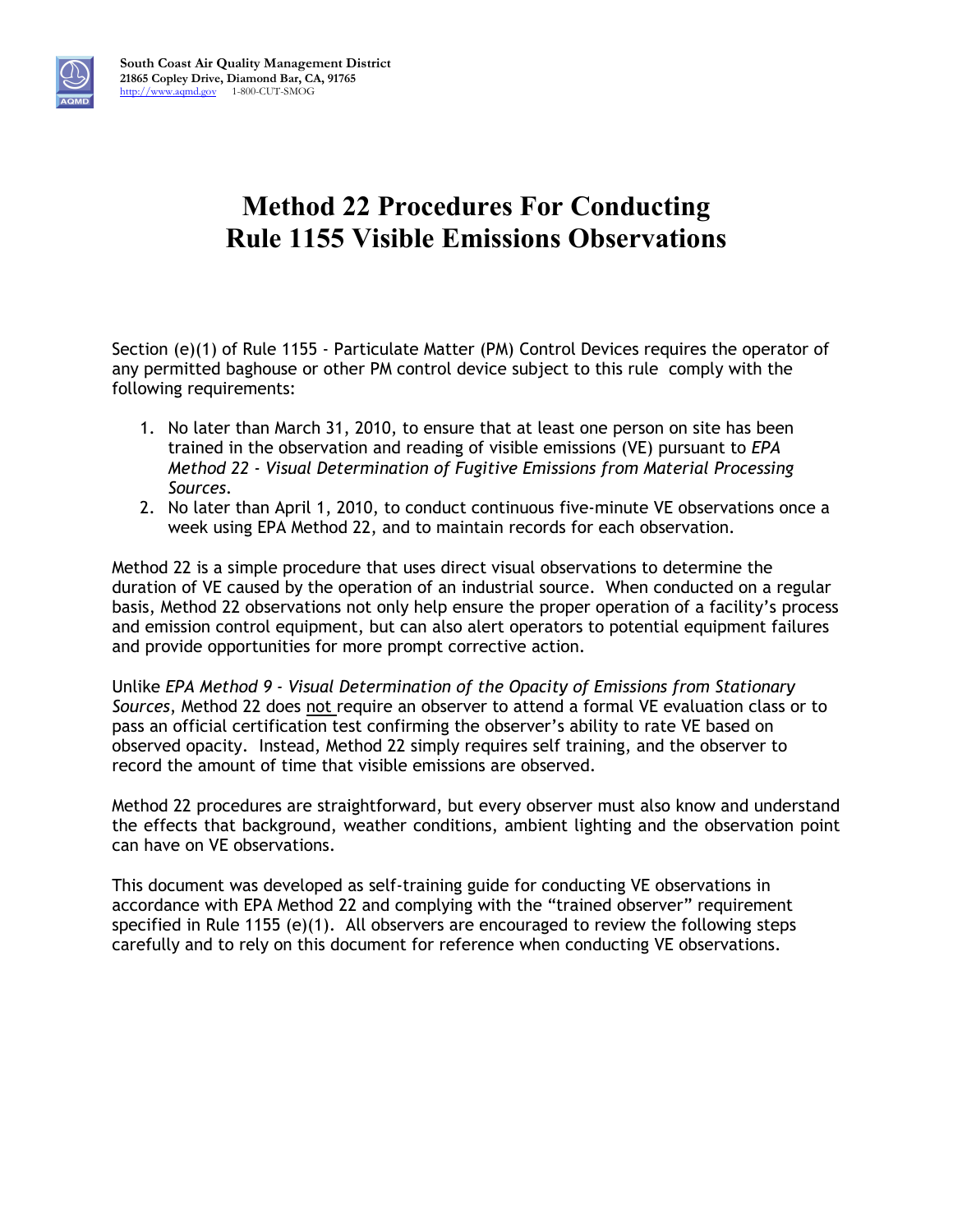### **Method 22 General Procedures**



### **1. What equipment does an observer need to measure visible emissions (VE) using Method 22?**

The observer will need:

- *2 Stopwatches* with an accumulative time function and unit divisions of at least 0.5 seconds.
- $\checkmark$  For indoor observations, *a light meter* capable of measuring luminance in the 50 to 200 lux range is also required.

### **2. Where should the observer be positioned to observe VE?**

The following factors should be considered when selecting an observation position:

#### **Clear View of Emission Source(s)**

For the purposes of Rule 1155 compliance, the emission source is the outlet or stack of any permitted particulate matter (PM) control device, except those listed in Rule 1155 (g). The observer should select a location where the emission sources are in clear view. Rule 1155 allows operators to make simultaneous observations of multiple emission points provided that the observer can clearly distinguish one emission point or process unit from another.

#### **Plume Background**

The plume should be observed against a clearly visible background of contrasting color to ensure accuracy.

#### **Light Conditions and Sun Angle**

• **Indoors** 

A successful indoor VE observation requires luminance of more than 100 lux as measured by a light meter. Light meter readings must be taken and recorded for each indoor VE observation.

• **Outdoor** 

Outside observers should position themselves so that the sun is within a 140 degree arc to their back during daylight hours. To determine the proper position for observation, use Section 3 – Source Layout Sketch on Form 1155A (or use a separate piece of paper when needed for multiple emission points or observation points) as follows:

- o Draw the emission points and the observation points.
- o Draw a line of sight from the observer's position to the emission point.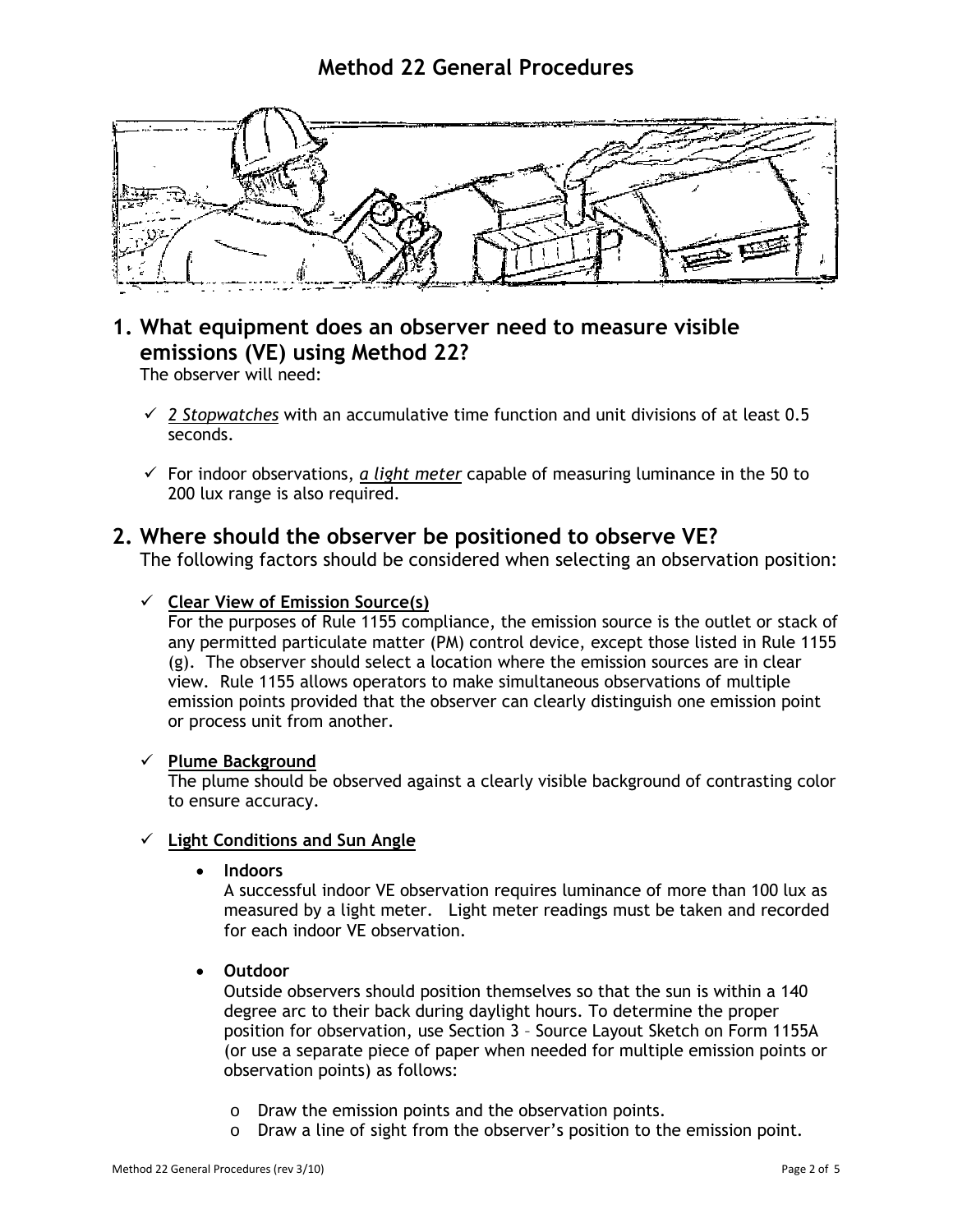- o Draw a triangle (as indicated in the illustration below) with the widest angle at the observation point that opens in the direction of the sun. Label the long segment or side of the triangle as the Sun Location Line.
- o Stand a pencil upright on the sun line behind the observer position. Move the pencil along the line until the shadow crosses the observers point. Then draw the sun at the point the pencil touches the sun line.



#### **Viewing Angle to Stack**

The observer should be positioned at least three stack heights (minimum 15 feet), but not more than a quarter mile from the stack or emission point. The object is to minimize the observer's viewing angle relative to the plume to ensure that the observer is looking straight across the base of the plume at the stack exit, and not up into the plume.



#### **Perpendicular to the Long Axis of the Emission Point**

When observing emissions from rectangular openings, the observer's line of sight should be perpendicular to the longer axis of the opening.

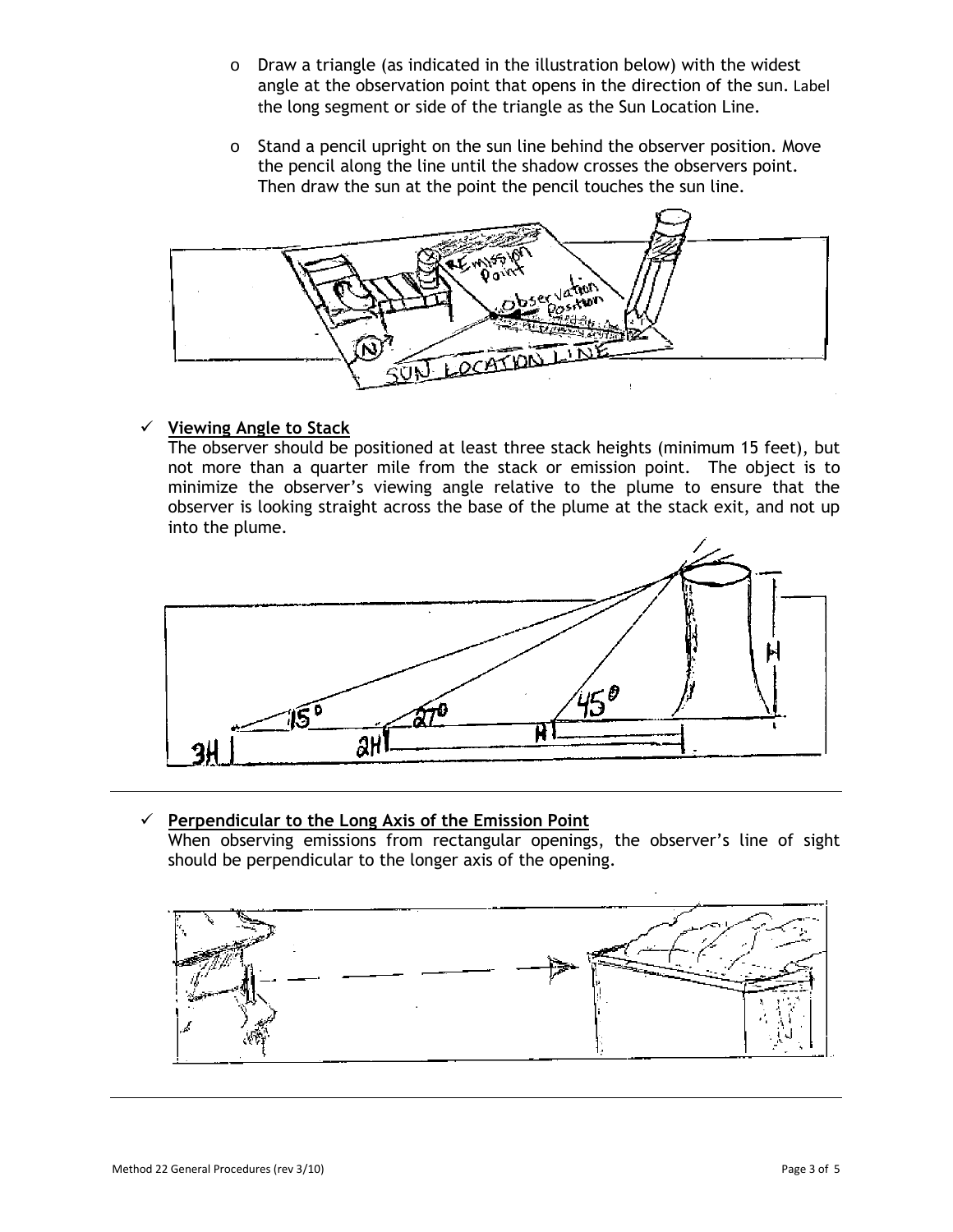#### **Adjust Position for Wind Direction**

When looking at the potential plume from a stack, the observer should be positioned at a right angle to the wind direction.



## **3. What kind of plume is observed for VE?**

The observer is required to identify and record the presence of **particulate emissions only**. Condensed water vapor is not considered an emission.

Water vapor is present in the exhaust gas steam of many processes, such as drying, cooling and the combustion of certain fuels, and from air pollution control equipment such as a wet scrubber. When the hot gas stream containing water vapor is exposed to cooler ambient air and the water vapor cools to below its dew point, the water vapor condenses into a visible opaque white mist.

Often the dilution and disappearance of the water vapor in a plume will reveal a residual particulate plume. **This residual plume must be observed at the point where the water vapor plume has completely disappeared**, as indicated in the illustration below.



### **4. How are Method 22 VE observations performed?**

All visible emission observations under Rule 1155 should be performed for a period of at least 5 minutes on a weekly (or, for units with verified filtration products, on a monthly) basis. When making an observation, the observer should:

- $\checkmark$  Record Observation Data
	- Record the time of day (Clock Time) when an observation begins.
	- Start the first stopwatch to monitor the duration of the observation period. If the observation period is divided into two or more segments by process shutdowns or if the observer takes rest breaks, stop the stopwatch and restart it without resetting when the segment or break ends.
	- Stop the stopwatch at the end of the observation period. The accumulated time indicated by the first stopwatch is the duration of observation period. The